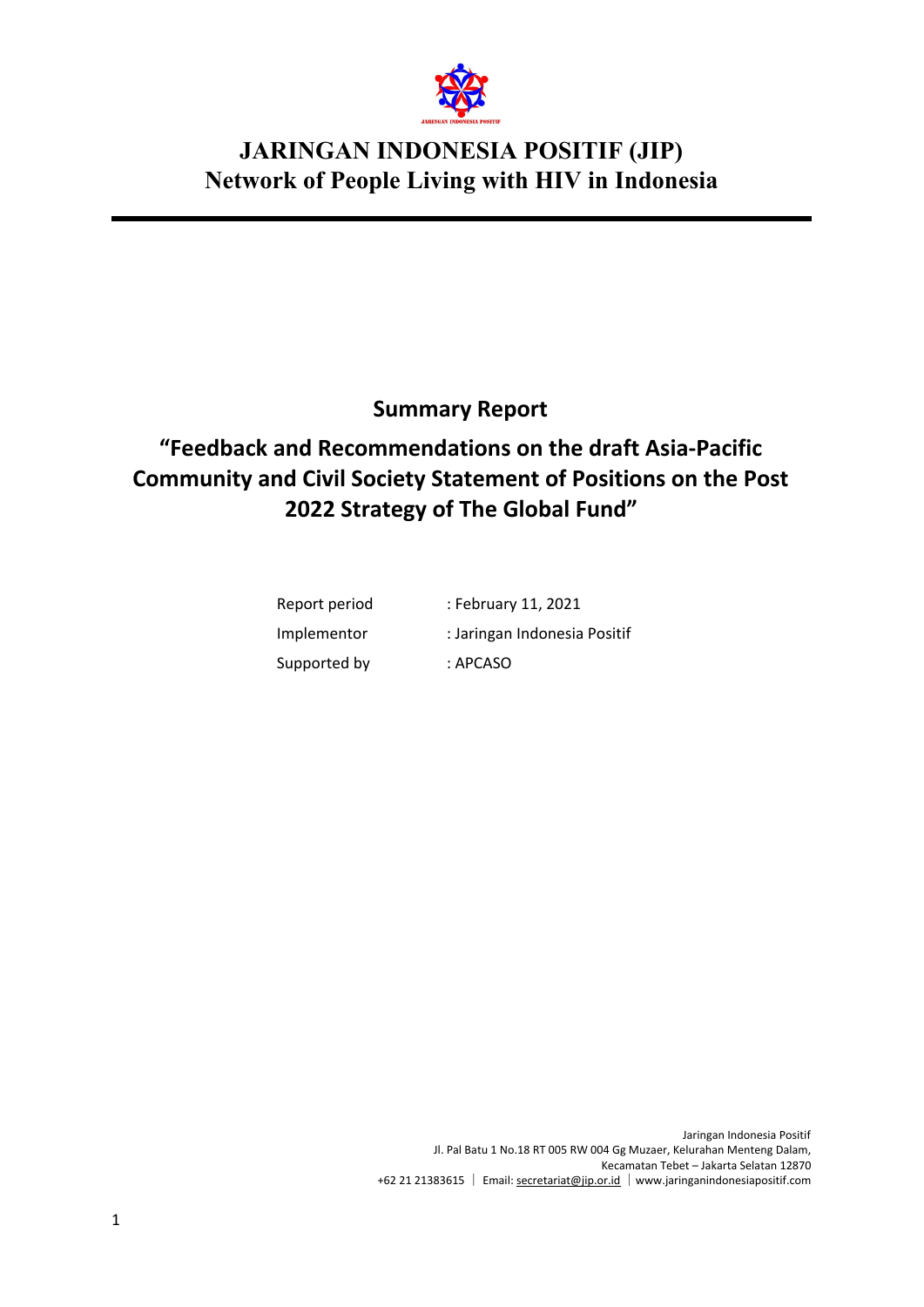

#### **Table of Contents**

| <b>BACKGROUND</b>                         | 3  |
|-------------------------------------------|----|
| <b>OBJECTIVE</b>                          | 4  |
| <b>KEY OUTPUT</b>                         | 4  |
| <b>PARTICIPANTS</b>                       | 4  |
| <b>DISCUSSION PROCESS</b>                 | 5  |
| <b>FEEDBACK ON THE POSITION STATEMENT</b> | 8  |
| <b>CONCLUSION AND RECOMMENDATION</b>      | 9  |
| PARTICIPANT'S PHOTO                       | 11 |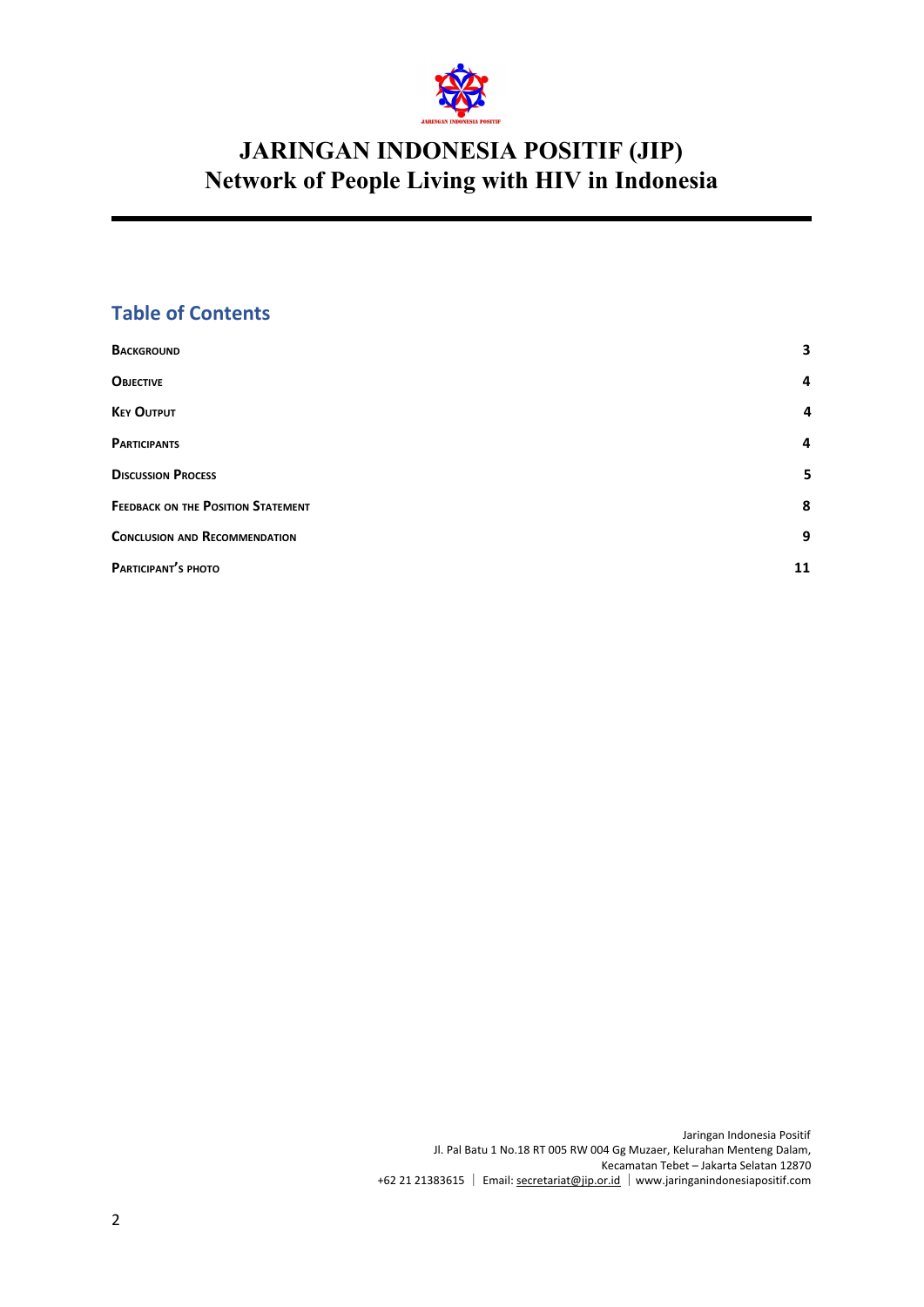

#### <span id="page-2-0"></span>**Background**

The Indonesian Ministry of Health data showed that estimation of Tuberculosis (TB) cases reached 845,000 cases, and only 69 percent were found. Also, data on HIV AIDS cases in Indonesia in the third quarter of 2020 continues to increase every year. MOH's data mentioned that until September 2020 as many as 409,587 people already knew their HIV status, and 256,536 people have started ARV treatment. However, the number of people with HIV who had dropped out of treatment was 64,988. Meanwhile, malaria cases are concentrated in eastern Indonesia. The total number of malaria cases in Indonesia in 2019 was 250,664.

HIV, Tuberculosis, and Malaria prevention programs in Indonesia come from several resources such as PEPFAR-USAID, The Global Fund, DFAT-AusAID, which supports sustainable development goals by 2030. Indonesia received support from The Global Fund (GF), starting in Round 1 in 2002 until the New Funding Model Continue (NFMc) in 2020. In December 2020, the network of civil society organizations for the Asia-Pacific region held virtual meetings and collaboration on the "The Global Fund Support that We Still Want" to form the next strategic goal in 2022. This meeting was hosted by APCASO and the Asia-Pacific Global Fund Advocates Network (GFAN AP). The meeting discussed global health insurance, a resilient and sustainable health system, prioritizing community, rights, and gender (CRG). It also discussed strengthening community systems (CSS) to be more inclusive and responsive to key populations' needs and work together with civil society organizations working on AIDS, TB, and Malaria, to achieve the Sustainable Development Goals by 2030.

The follow-up meeting between APCASO and GFAN AP will help develop a draft position statement. Statements as recommendations for the Global Fund's strategic objectives after 2022 with new strategies to be adapted in early 2023. The process will collect messages from each country that has received support from the Global Fund in its AIDS, TB, and Malaria programs and will receive feedback from the consultative process carried out by the Asia-Pacific regional network to formulate the strategy. In mid-2021, it is hoped that the strategic framework from each country in Asia-Pacific can be submitted to the Global Fund board through representatives of the APCASO and GFAN AP organizations as a regional network of Asia-Pacific civil society organizations.

The framework for the Global Fund's strategy for 2023 is expected to be completed with a consultative process with civil society organizations and communities that focus on AIDS,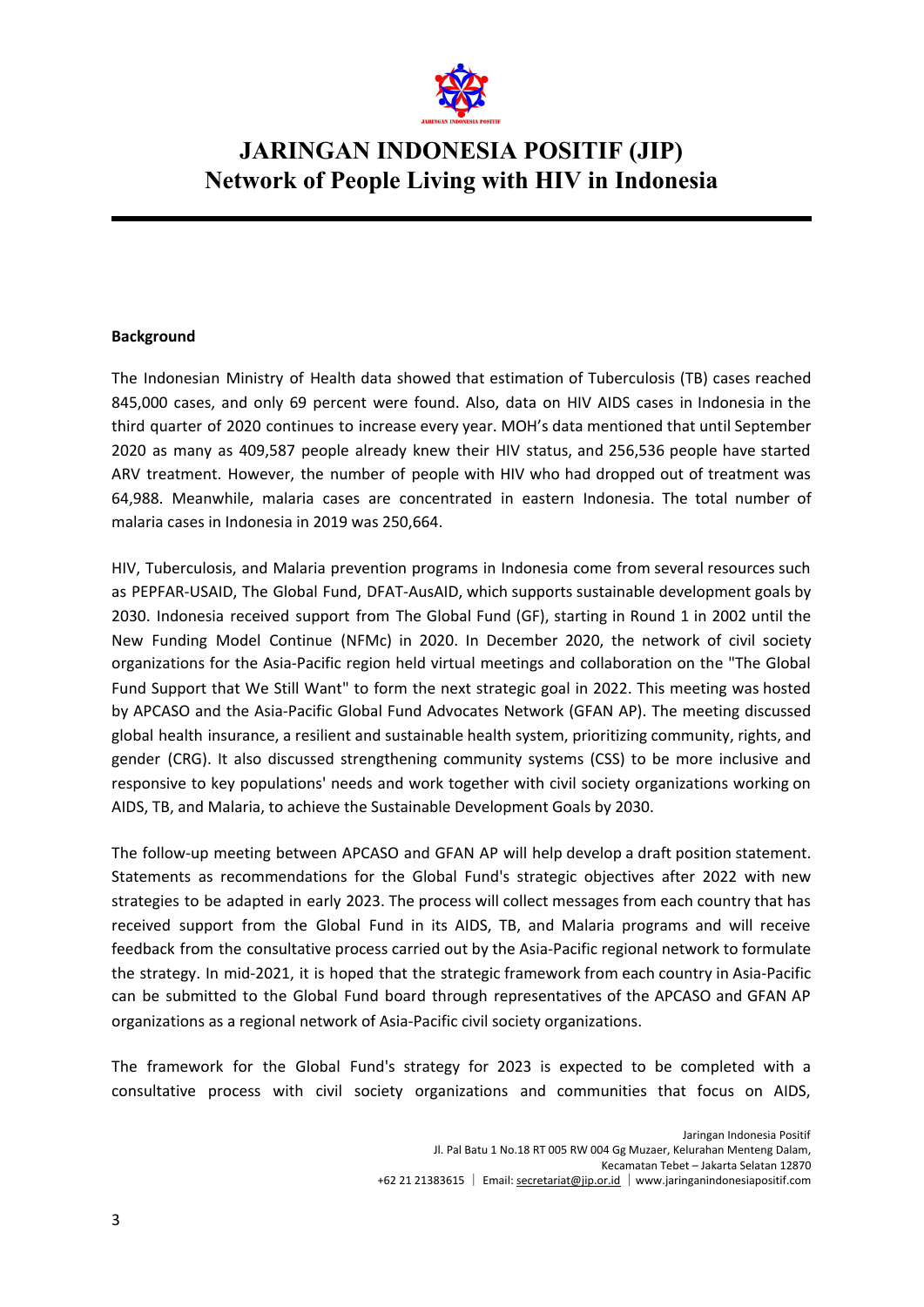

tuberculosis, and Malaria. The Jaringan Indonesia Positive (The Positive Indonesia Network), as a national network of people living with HIV, in collaboration with APCASO, has held a community and civil society virtual consultation meeting to get feedback and recommendations on the draft Asia-Pacific Community and Civil Society Statement of Positions on the Post 2022 Strategy of The Global Fund. The virtual meeting was held on Thursday, 11 February 2021, inviting community and civil society actors at the national level to respond to HIV, TB, and Malaria.

#### <span id="page-3-0"></span>**Objective**

The objectives of the consultation meeting are:

- To share and update the communities and civil society in Indonesia on the post-2022 Global Fund Strategy development process;
- To facilitate an inclusive virtual consultation process to discuss and collect feedback from Indonesia communities and civil society on the emerging themes for the post-2022 Strategy of the Global Fund; and
- To develop an Indonesia communities and CS position statement based on the outcomes of the virtual consultation and other related GF engagement processes.

#### <span id="page-3-1"></span>**Key Output**

- A consultation report, including key recommendations, input and perspectives on the direction of the post-2022 Strategy from communities and Civil Society stakeholders from the region; and
- A regional communities and CS position statement on GF post-2022.

#### <span id="page-3-2"></span>**Participants**

| <b>No</b>    | <b>Nama</b>       | Lembaga                              |  |  |  |
|--------------|-------------------|--------------------------------------|--|--|--|
| 1            | Raditya           | Rumah Cemara/CCM Member              |  |  |  |
| $\mathbf{2}$ | Hadi Irawan       | <b>CCM Member</b>                    |  |  |  |
| 3            | Cynthia Novemi    | Ikatan Perempuan Positif Indonesia   |  |  |  |
| 4            | Hilmansyah Panji  | Indonesia AIDS Coalition/ CCM Member |  |  |  |
| 3.           | Daniel Marguari   | Yayasan Spiritia                     |  |  |  |
| 4.           | Eko Komara        | Yayasan Penabulu                     |  |  |  |
| 5.           | Wawa Akwa Reswana | <b>GWL-INA</b>                       |  |  |  |
| 6.           | Irene             | Inti Muda Indonesia                  |  |  |  |
| 7.           | Natasya Sitorus   | Lentera Anak Pelangi                 |  |  |  |
| 8.           | Iman              | POP TB Indonesia                     |  |  |  |
| 9.           | Indro Laksono     | Stop TB Partnership Indonesia        |  |  |  |

Jaringan Indonesia Positif

Jl. Pal Batu 1 No.18 RT 005 RW 004 Gg Muzaer, Kelurahan Menteng Dalam,

Kecamatan Tebet – Jakarta Selatan 12870 +62 21 21383615 │ Email: secretariat@jip.or.id │[www.jaringanindonesiapositif.com](http://www.jaringanindonesiapositif.com/)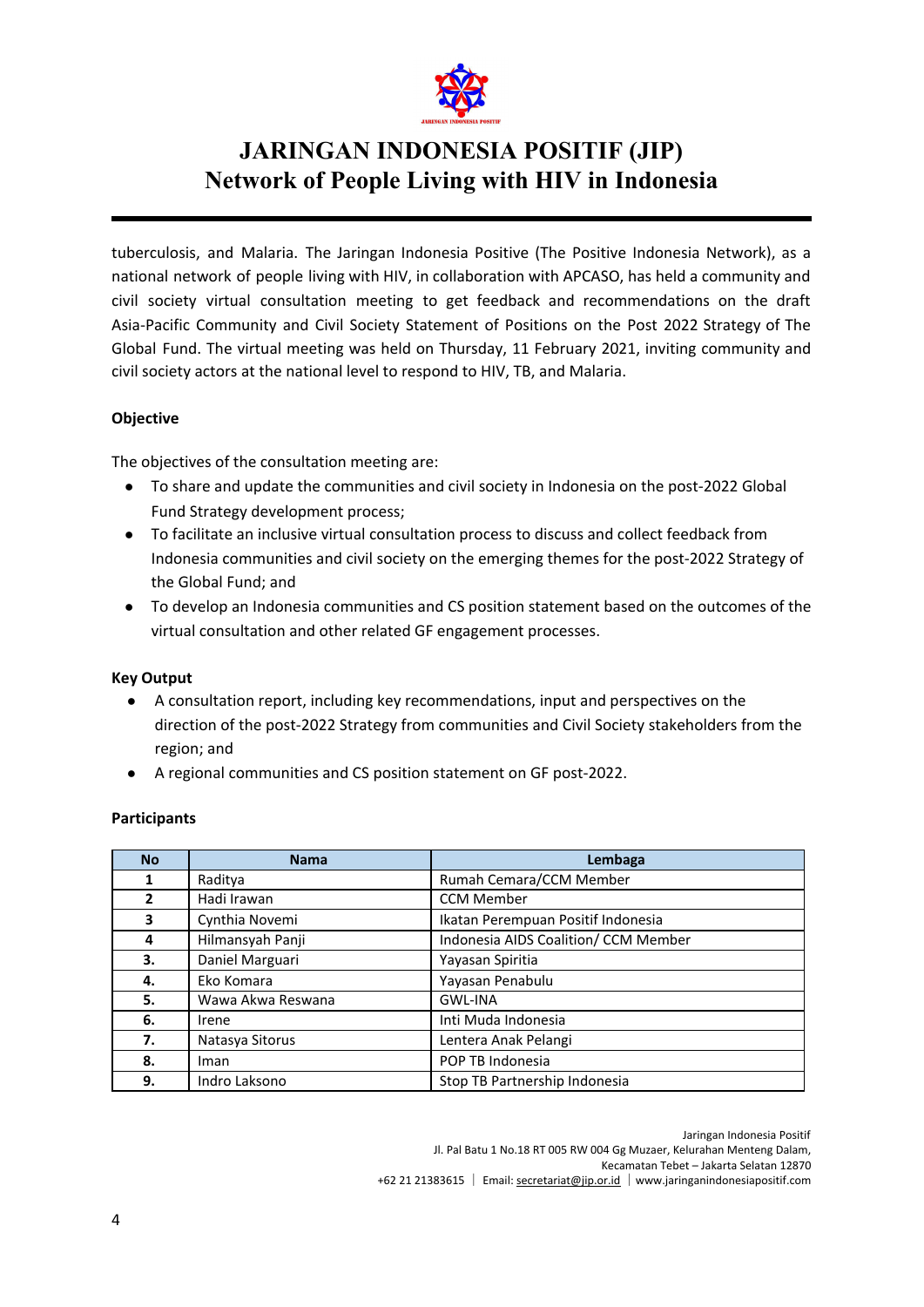

| 10. | Herman Varella             | Yayasan KNCV Indonesia                           |  |  |
|-----|----------------------------|--------------------------------------------------|--|--|
| 11. | Hermawan                   | PERDHAKI                                         |  |  |
| 12. | Liana                      | Organisasi Perubahan Sosial Indonesia/CCM member |  |  |
| 13. | Aris Subakti               | Yayasan Penabulu                                 |  |  |
| 14. | Muhammad Afif Yanfa Ananta | JIP/Moderator                                    |  |  |
| 15. | Puji                       | JIP                                              |  |  |
| 16. | Nita Juniarsih             | JIP/Presenter                                    |  |  |
| 17. | Ary Bumi Kartini           | JIP/Presenter                                    |  |  |
| 18. | Firman Syaleh              | JIP                                              |  |  |
| 19. | Endang Syafitri            | JIP                                              |  |  |
| 20. | Ade Wiyono                 | JIP                                              |  |  |
| 21. | Meirinda Sebayang          | JIP/ CCM Member                                  |  |  |
| 22. | <b>RD Marte</b>            | <b>APCASO</b>                                    |  |  |

#### <span id="page-4-0"></span>**Discussion Process**

The meeting was opened by Meirinda Sebayang as Chair of the National Secretariat of the Positive Indonesia Network (JIP), explaining the background of the meeting, which was then followed by remarks from RD Marte as ED APCASO. RD provides information about APCASO and the forms of cooperation that APCASO is doing with civil society organizations and communities in Indonesia. As mentioned by RD, APCASO is an Asia-Pacific regional civil society network of community-based and non-governmental organizations on HIV, Health, and social justice. APCASO focuses on advocacy and community capacity development that has partnered in the Asia Pacific region. In Indonesia, APCASO has been established a relationship with several organizations such as Yayasan Spirita and Yayasan Gaya Nusantara.

After opening and remarks, the meeting was then continued with the presentation of the agenda and objectives of the meeting by Bumi from JIP. The agenda of the meeting is as follows:

| <b>Waktu</b>    | Agenda                                                                   | <b>PIC</b>        |
|-----------------|--------------------------------------------------------------------------|-------------------|
| $13.00 - 13.10$ | Registration                                                             | Endang Syafitri   |
| $13.10 - 13.20$ | Welcome speech                                                           | Meirinda Sebayang |
| $13.20 - 14.00$ | Overview: APCASO<br>$\bullet$                                            | <b>RD Marte</b>   |
|                 | Agenda and objectives of the meeting                                     | Ary Bumi K.       |
|                 | Global Fund Strategy Development Process post<br>2022 and current issues | Nita Juniarsih    |
|                 |                                                                          |                   |
| $14.00 - 14.15$ | Presentation of the Draft Position Statement of AP Civil                 | Muh. Afif         |
|                 | Organizations and Community for<br>Society<br>the                        |                   |
|                 | Post-2022 Global Fund Strategy                                           |                   |

Jaringan Indonesia Positif

Jl. Pal Batu 1 No.18 RT 005 RW 004 Gg Muzaer, Kelurahan Menteng Dalam,

Kecamatan Tebet – Jakarta Selatan 12870

 <sup>+62 21 21383615</sup> │ Email: secretariat@jip.or.id │[www.jaringanindonesiapositif.com](http://www.jaringanindonesiapositif.com/)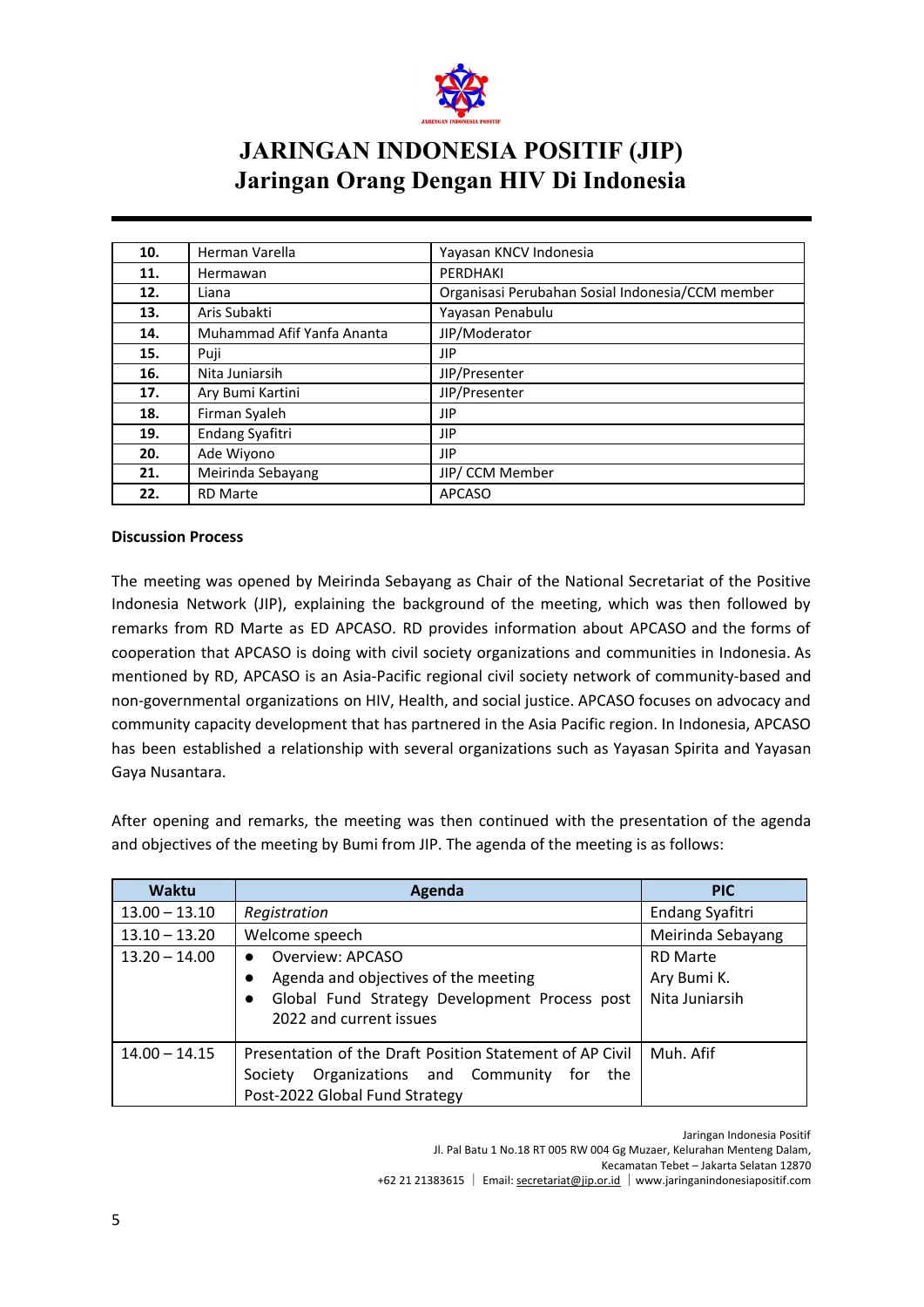

| $14.15 - 15.30$ | and recommendations on draft position   Firman Syaleh &<br>Inputs<br>statement |  | Muh. Afif         |
|-----------------|--------------------------------------------------------------------------------|--|-------------------|
| $15.30 - 16.00$ | Conclusion & Closing                                                           |  | Meirinda Sebayang |

The presentation on the meeting objectives and schedule continued with a presentation on the overview of The Global Fund's strategic framework from 2017 to 2022. Summary explained that the sub-theme of the Global Fund is investing to end the epidemic is more concise with four strategic frameworks, which are:

- 1. Maximize impact against HIV, TB, and malaria
- 2. Build resilient & sustainable system for health
- 3. Promote and protect human rights and gender equality
- 4. Mobilize increased resources

In addition, this session also explained the Global Fund Strategy in 2006; TGF strategy framework 2012-2016; partnerships forum, based on the presentation material developed by APCASO. Regarding the PF, the presenter said that the partnership forums' objectives are (1) The Global Fund has created a bold, ambitious and agile post-2022 strategy to accelerate progress against HIV, TB, and malaria and improve global health. (2) The Partnership Forum will bring together representatives from all Global Fund partnerships to actively contribute their expertise to help develop the goals and areas of focus of the next Global Fund strategy.

After the presentation related to the TGF strategic framework, the meeting continued to describe the draft communities and CS position statement. The presenter described a position paper as an article containing an opinion or opinion or a position issued by a state agency or institution regarding its opinion on an issue. This position statement aims to ensure that the community and civil society's voice and needs in the Asia Pacific region are heard by continuing to develop consultations that involve various communities and civil society, from HIV, TB, and Malaria. The essence of the position paper that has been drafted is that the AP community and civil society want the Global Fund to invest in fighting for the community, gender approach, or CRG so that it continues to support strengthening the CSS community.

From the two cores that the position statement focuses on, it is further expanded into five:

1. AP community and civil society want the Global Fund to invest in the Campaign Community and Gender Intervention of CRG and contain CSS because it maintains gender equality and human rights at the strategic level. So, CSS is firmly embedded with the target of a sustainable and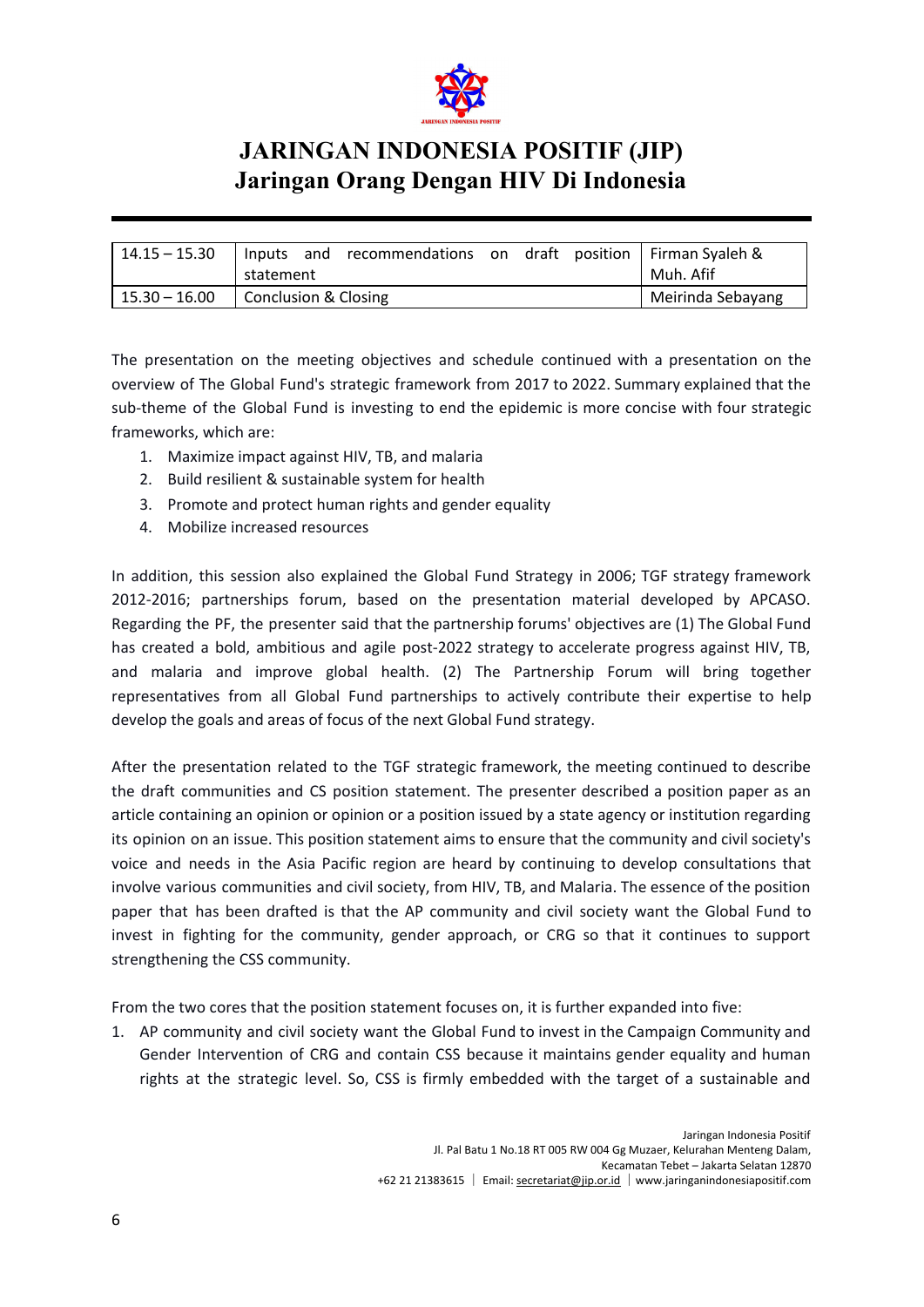

robust health system and collects Human Rights programs with a community strengthening system to allocate Global Fund funding. It is hoped that the executor can implement the funds provided by the Global Fund to make it more effective and efficient and then convert it to gender equality for women and girls in their territory. Invest more strategically for community-based strengthening, including mobilizing the use of advocacy by communities from the regional state level and civil society organizations.

- 2. AP community and civil society want the Global Fund to fulfill its mandate effectively on HIV, TB, and Malaria first and foremost. The Global Fund could consider expanding this mandate, so why say that effectively on HIV, TB, and Malaria because community and CS know that in 2019 and 2020, there was a Covid-19 pandemic that has yet to see a significant spot. Almost all related agencies focus all of their funding, resources, and activities to fight the Covid-19 pandemic. Even though behind it all, there are problems that have not been resolved since 2020, namely HIV, TB, and Malaria. Therefore, the Global Fund's contribution to HIV, TB, and Malaria requires a resilient and sustainable system for communities, and human sanctions contribute to sustainable achievement.
- 3. AP community and civil society want the Global Fund to continue to put community-based funding for human rights, gender, and community-based strengthening. The idea of dealing with this pandemic as a health emergency response, as previously explained, because there is a Covid- 19 pandemic, which is the main focus of several agencies. Community and civil society don't want the Global Fund to skip over the problems on HIV, TB, and Malaria, because with the Global Fund's help, even if only a little or a lot more can save more lives and also prevent the increase in mortality rates.
- 4. AP community and civil society want the full resources of the Global Fund. Community and CS emphasize the importance of the Global Fund, which is calling on the donor community to improve further and for implementing countries to upgrade their facilities in health. This means that as the executor of the Global Fund's funds, they should not waste the funds but focus more on investing in the health sector. It is hoped that the Global Fund can become an intermediary in countries with health practices that need to be supported by the principles of justice and humanity, equality, equality & monitoring evaluation.
- 5. AP community and civil society want the Global Fund to mean that there are key populations or vulnerable populations of marginalized communities left behind regardless of state income. Although the target focuses on countries with the most significant impact, that does not mean that the Global Fund will leave countries with less impact. For the Global Fund to cover all countries globally, all governments in the AP region, even domestic and sustainable funding for the health and investment needs of disadvantaged and discriminated populations of key populations.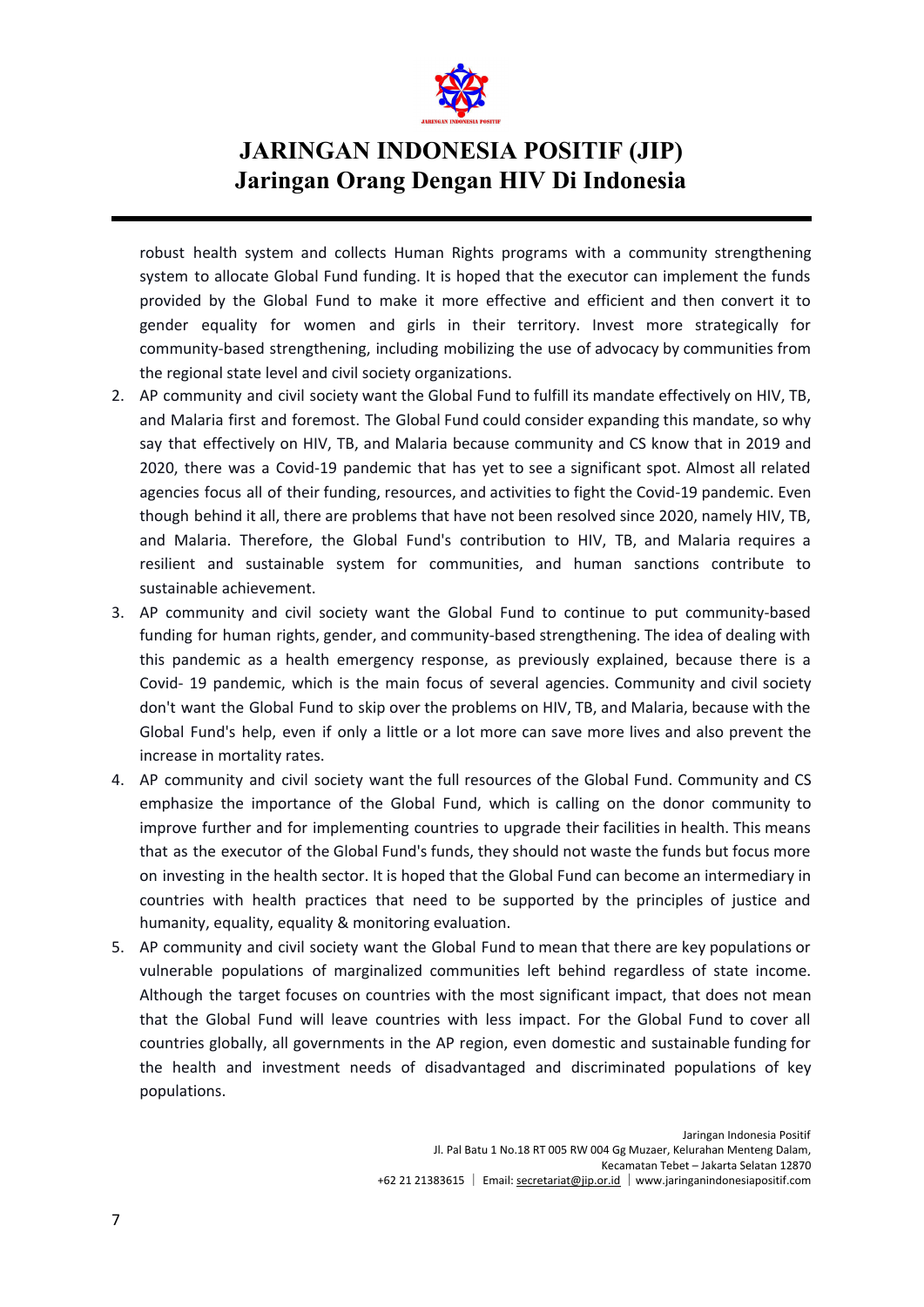

Furthermore, the presenter also said that The Global Fund would continue to strategize not to leave needy communities from countries whose territories are no longer eligible for assistance during this pandemic. The Global Fund will allocate funds for communities at the national level and community-based advocacy and peer support beyond a country's government's eligibility for access to the Global Fund. And finally, the point to be conveyed is that the Global Fund will allocate funds for equivalent and regional governments related to CSS and peer support below the eligibility limits of governments and countries to access global funding. The above are the points which the Global Fund must do and should not be stopped. The latter ensures a strategy by asking and answering questions beyond the state's capability, returning an unavoidable advantage of an intervention without securing and providing the environment for protecting human rights and key populations. APCASO also hopes that the Global Fund will ensure the availability, affordability, and access to diagnostic, life-saving drugs with drug-related patents, this time explaining the series of attachments that have been given in more detail.

#### <span id="page-7-0"></span>**Feedback on the Position Statement**

After presenting the draft communities and CS position statement, Presenter continued the discussion by providing feedback regarding the position statement. The process is carried out by discussing point by point, which is then summarized as follows:

1. **We want GF to fund the CRG (Community Rights and Gender) dan CSS (Community System Strengthening)**

The TB community represented by POP TB Indonesia and KNCV agreed on the first statement because the TB community was not as massive as the HIV community, so it still needed organizational strengthening. Besides, not many donors fund the process of organizational strengthening, while POP TB Indonesia, as a community-based organization, still need support to strengthen their management. Apart from enhancing organizations, studies and research related to human rights violations, mental health, and gender in TB patients are not many in Indonesia. So that the TB community feels they need funding for the CRG and CSS. Among the HIV community, participants raised issues about women with HIV and children. One participant suggested highlighting the need to including children with HIV because it focuses on women and girls the statement only. There are clear indicators related to CSS, not only in the documentation process. Gender education in the community of women and adolescents is still needed. In Indonesia, the malaria community said that since 2012 the Indonesian government had committed to allocating treatment for Malaria from the domestic funds, not using GF funds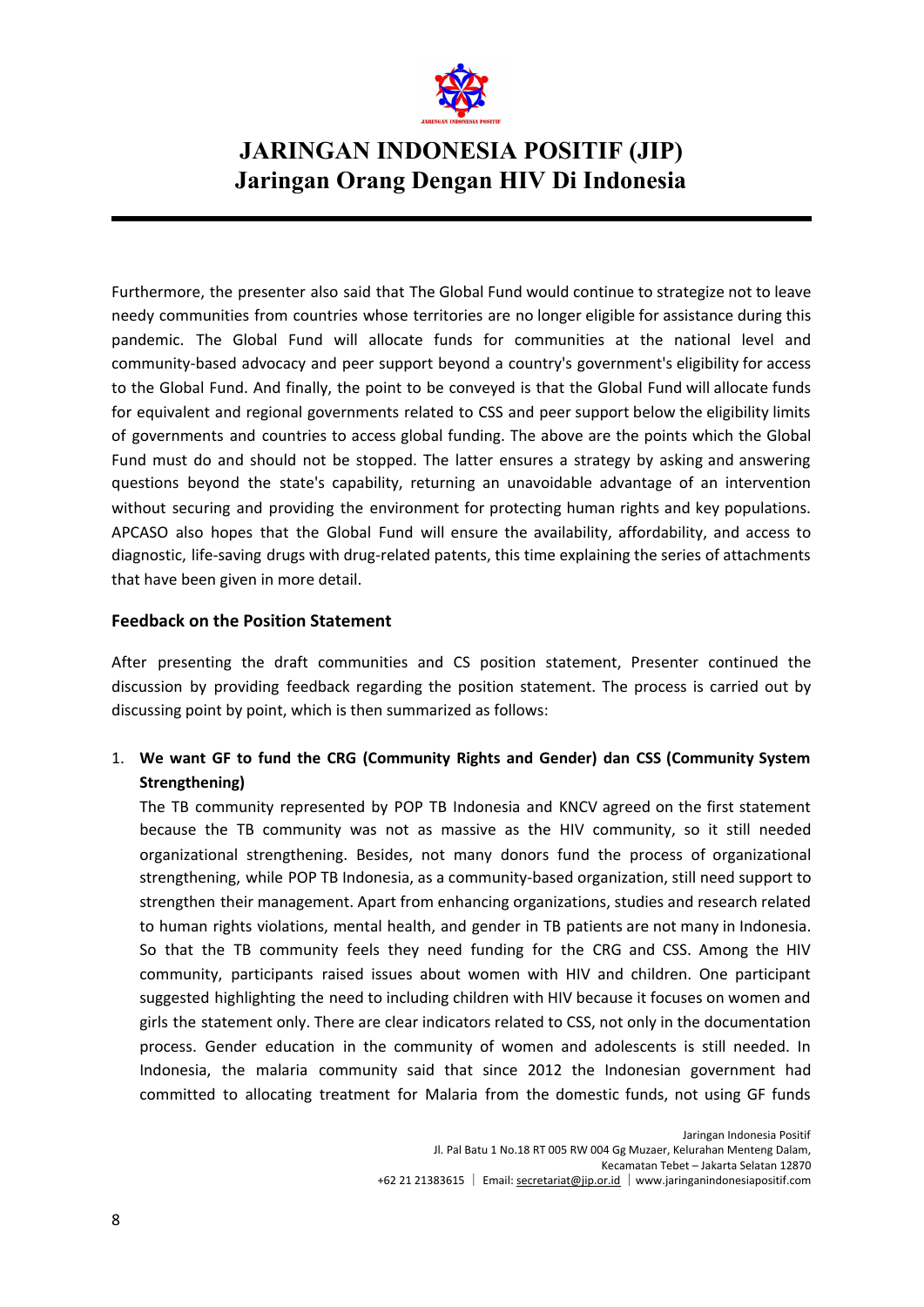

anymore. Still, in practice since 2012 until now, the one-door mechanism has never worked well. There are still issues related to stock-out on Malaria's treatment. The program of Malaria has not reached key populations in the Mobile Migrant Population (MMP) area.

**2. We want GF to fulfill its mandate effectively on HIV, TB, and malaria, first and foremost; If there are joint correspondence and increased expansion of donor funding, the GF could consider expanding this mandate** 

All participants present agreed to this point, continuing its mandate on HIV, TB, and malaria. Even though there was co-infection in each disease, the forum decided that GF should continue its mandate on the three diseases. We want the GF to continue to put CRG, and CSS approaches as cornerstones of pandemic and health emergency responses.

**3. We want the GF to continue to put CRG and CSS approaches as cornerstones of pandemic and health emergency responses** 

The TB community agrees because there are issues about mental health, particularly among TB-MBR patients. Also, literature and studies on the mental health of TB patients in Indonesia are still very minimal. Collaboration between services and communities with better-recording systems integrated with national data. The HIV community hopes that GF will have "tangs" on the Indonesian government because the Indonesian government did not support the community's efforts at the time of implementation. Performance in terms of services for people with HIV, including women, often the health office closes the door on the community.

#### 4. **We want a fully resourced GF**

Among the HIV community, GF should provide more space to include other vulnerable populations. Currently, TGF only recognizes four key populations as Transgender, MSM, IDU, and female sex workers. TGF needs to ensure that children with HIV and women with HIV become a priority because both are in a vulnerable position, and participants assumed that the government had low attention for these sub-groups.

**5. We still want a GF that is truly global – one that does not leave key, vulnerable, and**  marginalised communities behind, regardless of their country income classification Participants from the TB and HIV community agreed with this point, even though Indonesia's per capita income rose and became middle-income country, it still need support from the Global Fund. There are still many challenges and gap in Indonesia, including stigma and also gender based violence among key population. In addition, community-based organization and CSO still difficult to access domestic funding for prevention programmes. Furthermore, Financial support for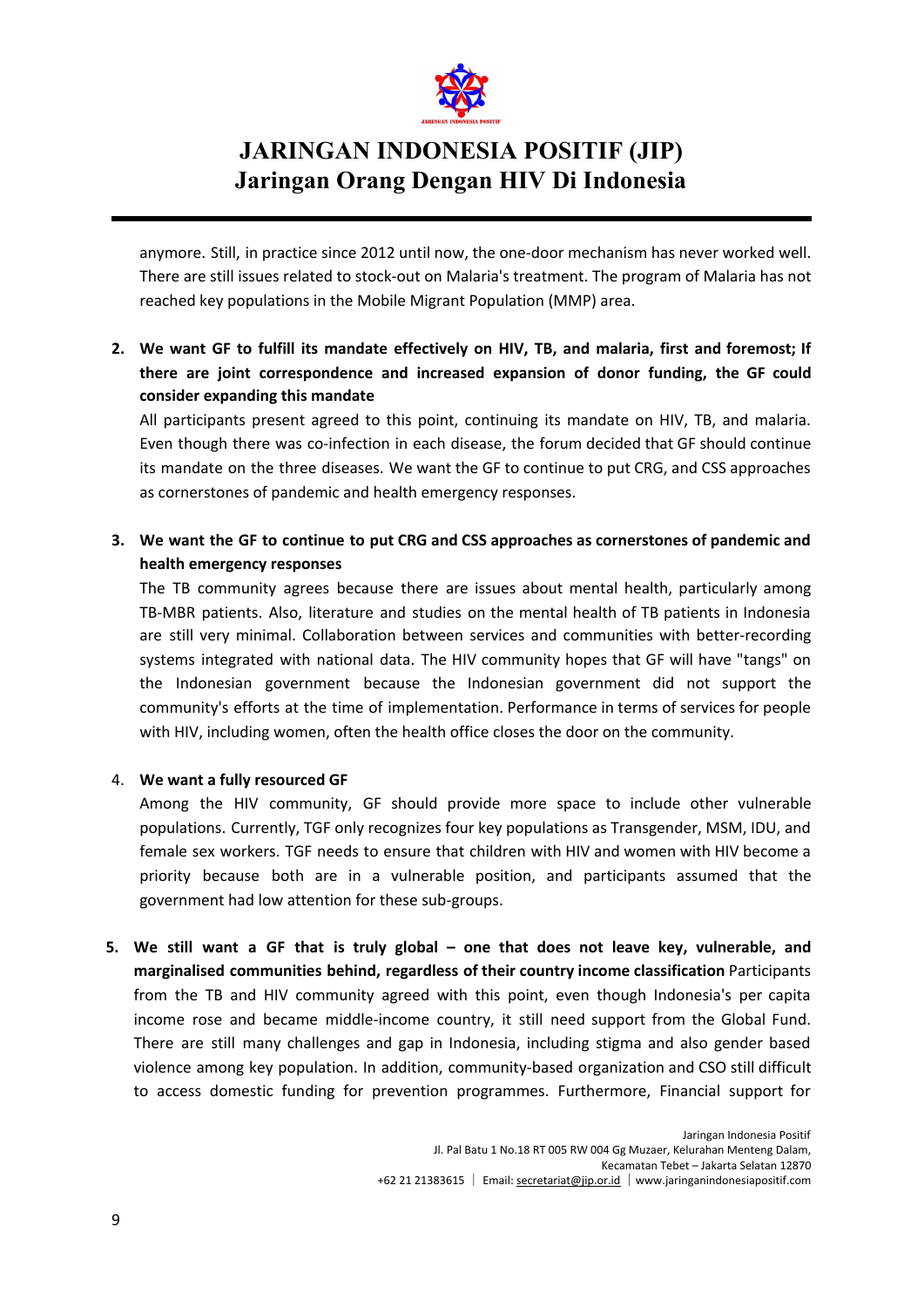

preventive commodities such as condoms, PrEP and sterile syringes is still very dependent on external funding.

#### <span id="page-9-0"></span>**Conclusion and Recommendation**

After going through the discussion process, the following are recommendations on 5 points that become thematic issues:

- 1. **We want the GF to put the money where its mouth is on CRG and CSS.** Among the HIV issue in the area of CSS and Human Rights, there is an impression from the outside that it does not directly impact the epidemic, so it requires the determination of clear indicators related to CSS Human Rights. There are still barriers to treatment for children with HIV, issues of childbirth in pregnant women with HIV, and children with HIV have not become a priority because no database can describe children with HIV situations or impact HIV in Indonesia as a whole. In malaria, the government has allocated malaria from the state budget and not through the Global Fund since 2012. However, until now, it turns out that the one-door mechanism related to treatment has not run smoothly. Most of the malaria areas are remote areas so that there are many communities in the MMP category. There are suggestions that other key populations of the three diseases can cover in the working paper. There is a knowledge gap, including literature and studies on TB and malaria in Indonesia, particularly on the program area that has been implemented.
- 2. **We want the GF to fulfill its mandate on HIV, TB effectively, and malaria, first and foremost; only if there are a corresponding and real scale-up of funding from donors should the GF consider broadening this mandate.** All participants from the three communities (HIV, TB, and malaria) still want GF to focus on the three diseases and must be re-emphasized and ensure other vulnerable populations such as children with HIV and women with HIV. Including GF funding even though it is hindered by the COVID-19 that occurs in all countries.
- 3. **We want the GF to continue to put CRG and CSS approaches as cornerstones of pandemic and**  health emergency responses: GF continues to fund CRG and CSS, including mental health issues in the three diseases. Indonesia has comprehensive data involving key communities and other vulnerable populations. Collaboration between services and communities is the goal of GF funding support in Indonesia.
- 4. We want a fully resourced GF: GF provides more space to include other vulnerable populations such as children with HIV and women with HIV.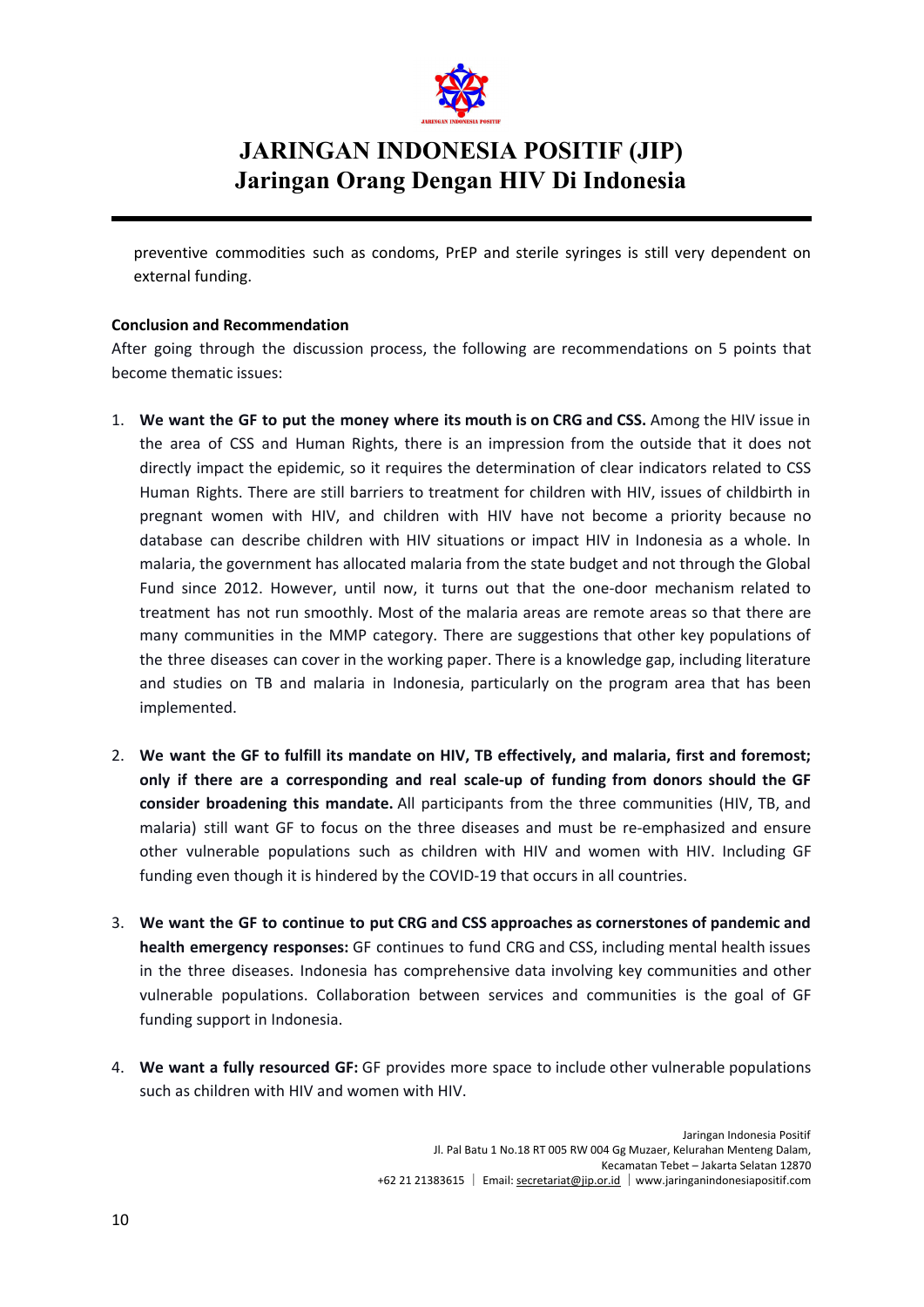

5. **We still want a truly global GF – one that does not leave the key, vulnerable, and marginalized communities behind, regardless of their country income clas sification.** All participants from the three diseases agreed that middle-income countries such as Indonesia still need GF support with several primary considerations: stigma and discrimination in key populations. The three disease meeting activity suggestion is how together we build regular communication across diseases and communities.

<span id="page-10-0"></span>**Participant's photo**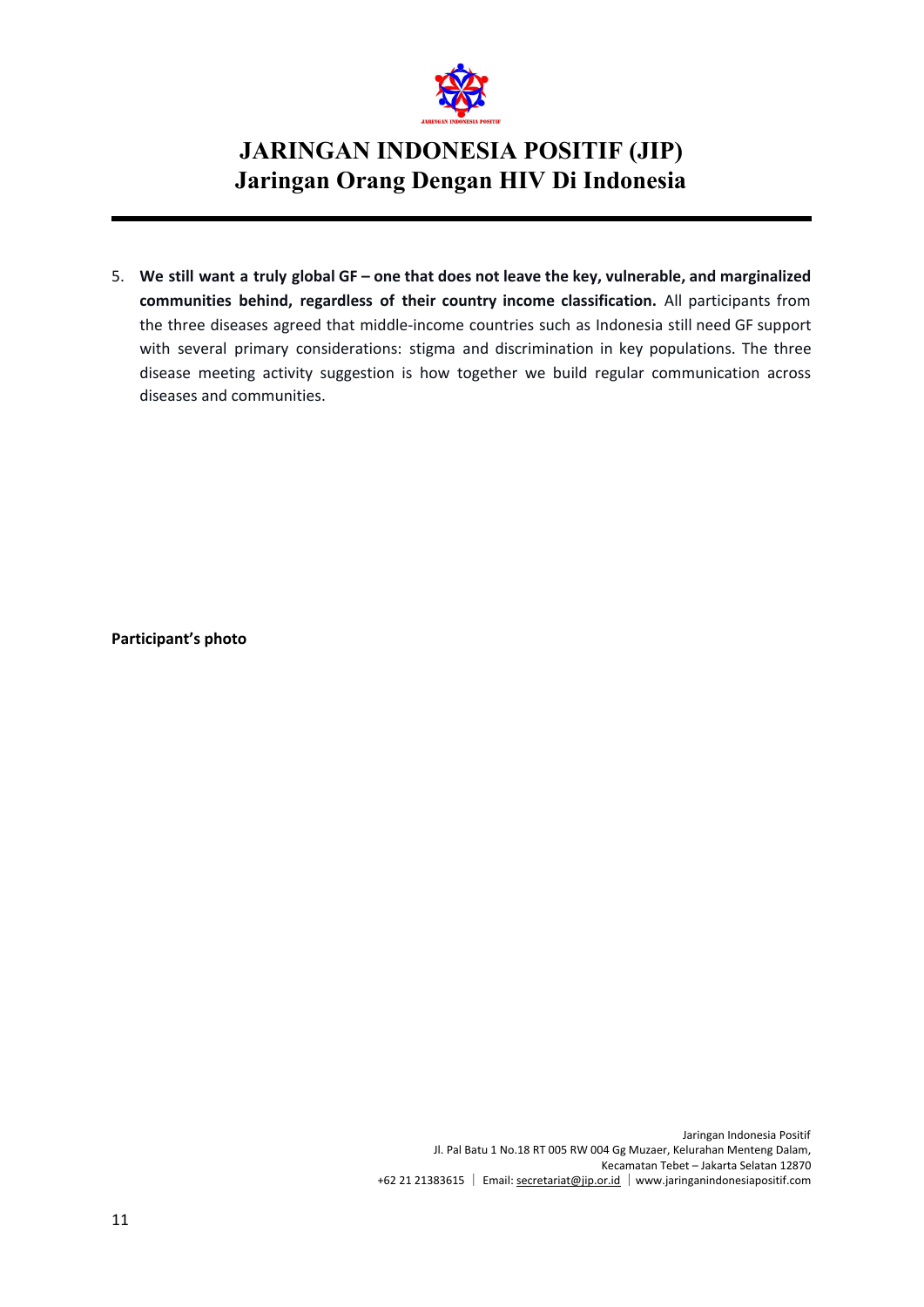